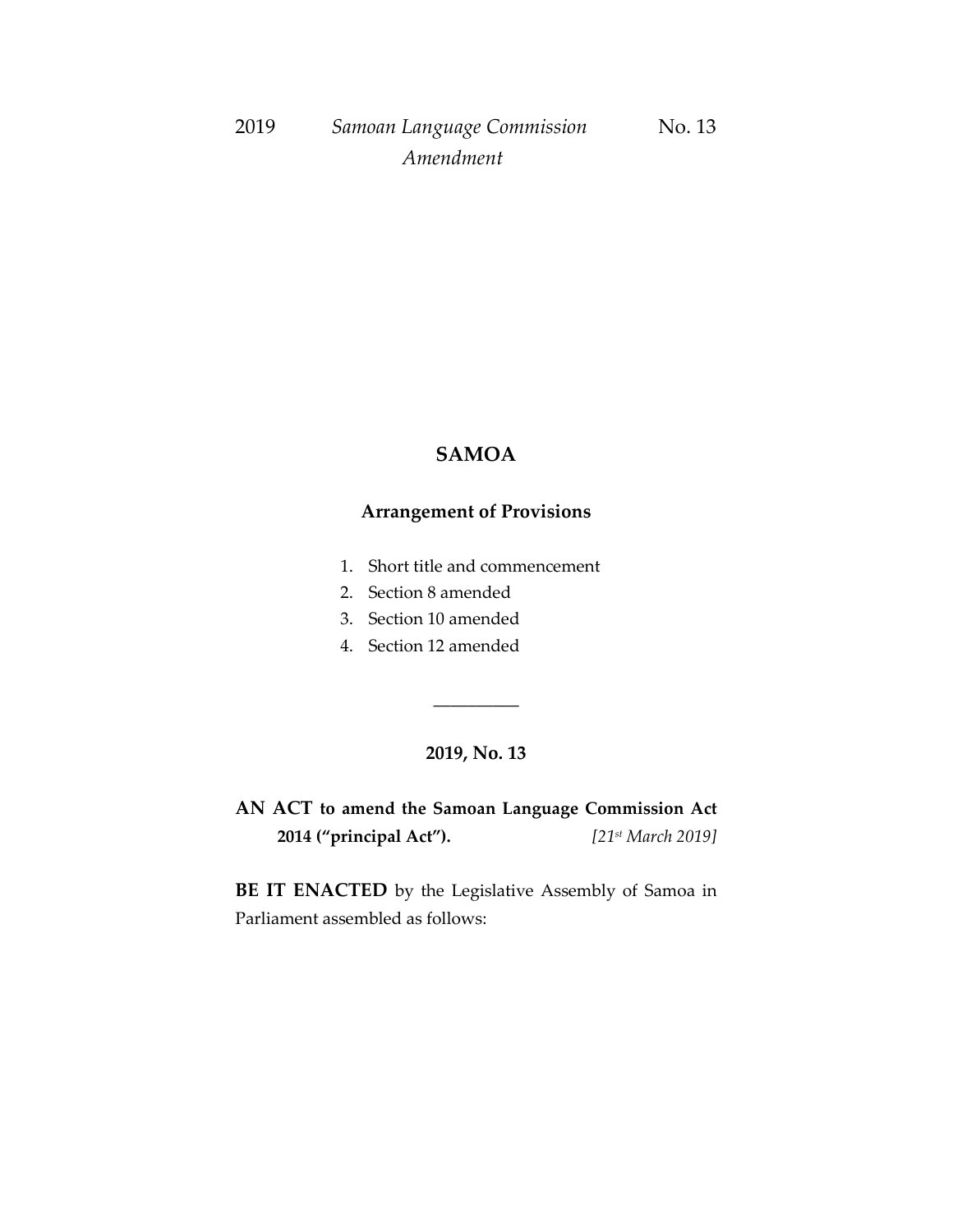#### **1. Short title and commencement:**

This Act may be cited as the Samoan Language Commission Amendment Act 2019 and commences on the date of assent by the Head of State.

#### **2. Section 8 amended:**

For section 8(1)(b) of the principal Act substitute:

"(b) 12 members appointed by the Head of State, acting on the advice of Cabinet, three (3) of which shall include one (1) representative from Fa'alāpotopotoga mo le A'oa'oina o le Gagana Samoa i Aotearoa in New Zealand, one (1) representative from American Samoa and a representative from the Samoa Teachers Council who is a Samoan language teacher.".

#### **3. Section 10 amended:**

In section 10(3)(b) of the principal Act, for "4" substitute "5".

#### **4. Section 12 amended:**

After section 12(2) of the principal Act insert:

"(3) For appointed members from New Zealand and American Samoa, remuneration and allowances they may be entitled to under this section does